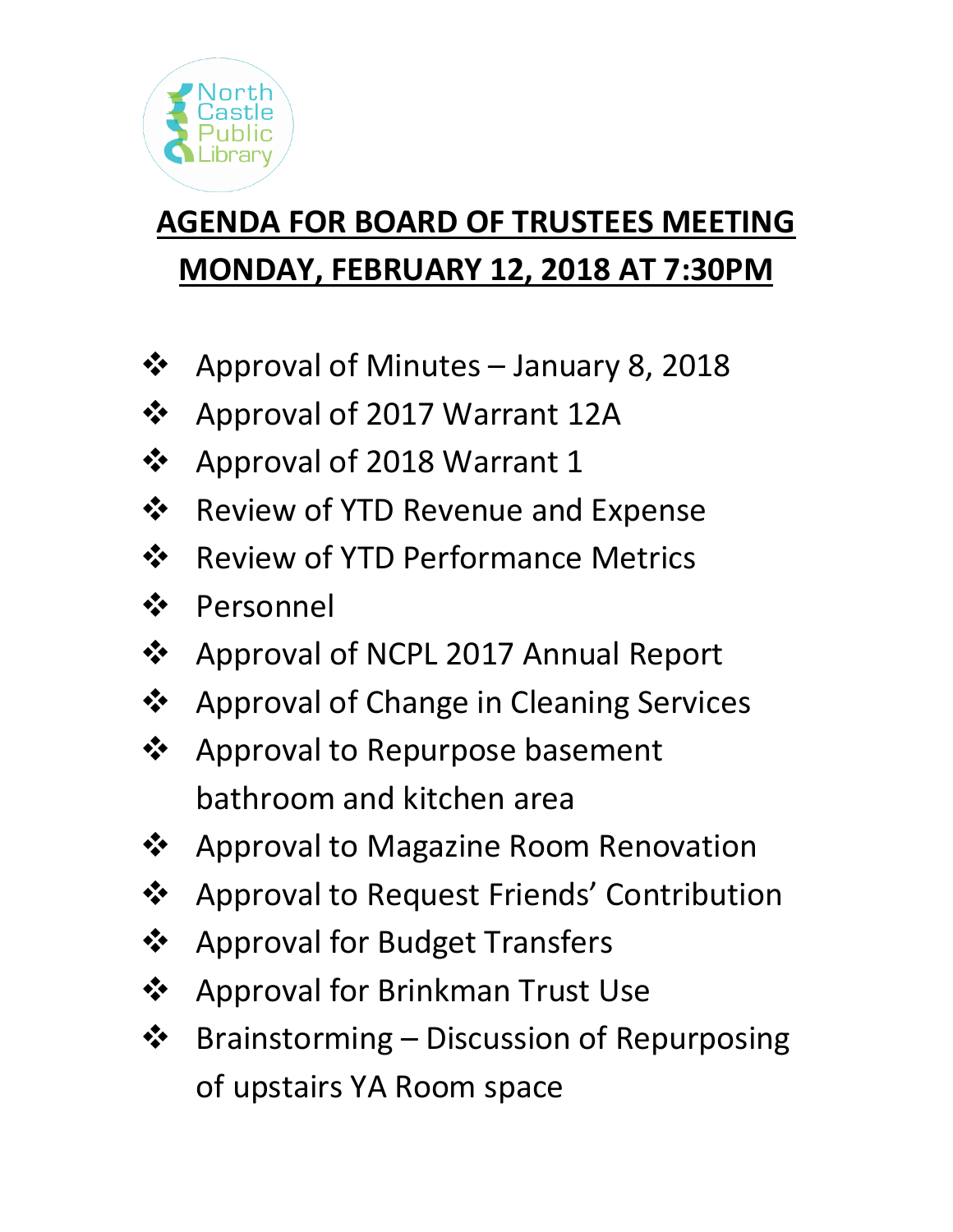### **North Castle Public Library**

### **Library Board of Trustee Minutes – February 12, 2018**

Sean Ryan called meeting to order at 7:35PM

#### **In attendance:**

**Trustees:** Jerry March, Stephanie Paul, Jeanne Lapsker, Sean Ryan and Scott Stopnik.

**Library:** Edie Martimucci

**Town Liaison:** Barry Reiter

**Friends:** Marilyn Heimerdinger

#### **Key Votes/Review**

- **Approval of the Minutes** for the January 8, 2018 NCPL Board of Trustees meeting. Stephanie made motion to approve the minutes. Jeanne seconded. All were in favor.
- **NCPL 2017 Warrant 12A** (AP GL Report). Total expenses included in 2017 Warrant 12A (final 2017 warrant) are \$6,886.52. Scott Stopnik has reviewed all invoices in this warrant and supports its approval. Stephanie made the motion to approve and Jerry seconded. All were in favor.
- **NCPL 2018 Warrant 1** (AP GL Report). Total expenses included in 2018 Warrant 1 are \$75,546.99 of which the Friends are paying \$7,137.11. Thank you Friends for your continuing support!!! Scott Stopnik has reviewed all invoices in this warrant and supports its approval. Thank you, Scott!!! Thanks also to Abbas Sura and Kieya Glaze for their financial support of NCPL!!! Scott made motion to approve 2018 Warrant 1. Jerry seconded. All were in favor.
- **Review of NCPL 2017 Final Revenue & Expense Reports -** NCPL full year 2017 financial performance finished well ahead of plan adding over \$136K to our library reserves (Fund Balance and Library Funds).
- **Review of NCPL 2018 YTD Revenue & Expense Reports –** January results (thru February 8, 2018) are as expected including the first half payment of \$30,224.27 to WLS and \$28,555.82 in building improvement expenses – primarily for the new YA Room renovation.
- **Approval to request the local Civil Service list for Clerk and to approve extending Suzanne Percello's position to full time Clerk** - effective March 1, 2018. Jeanne made the motion to approve and Jerry seconded. All were in favor.
- **Approval to request the Civil Service list for Librarian Assistant and to approve hiring a full time Librarian Assistant for Youth Services.** Scott made the motion and Jeanne seconded. All were in favor.
- **Approval of the 2017 Annual Report –** Jerry made the motion. Scott seconded. All were in favor.
- **Approval to change cleaning services to Crown United Cleaning Services LLC effective March 1, 2018 and to transfer budget of \$700 from Custodial Supplies (L7410.0451.0012) to Building Service (L7410.0469.0012).** Jerry made the motion and Scott seconded. All were in favor.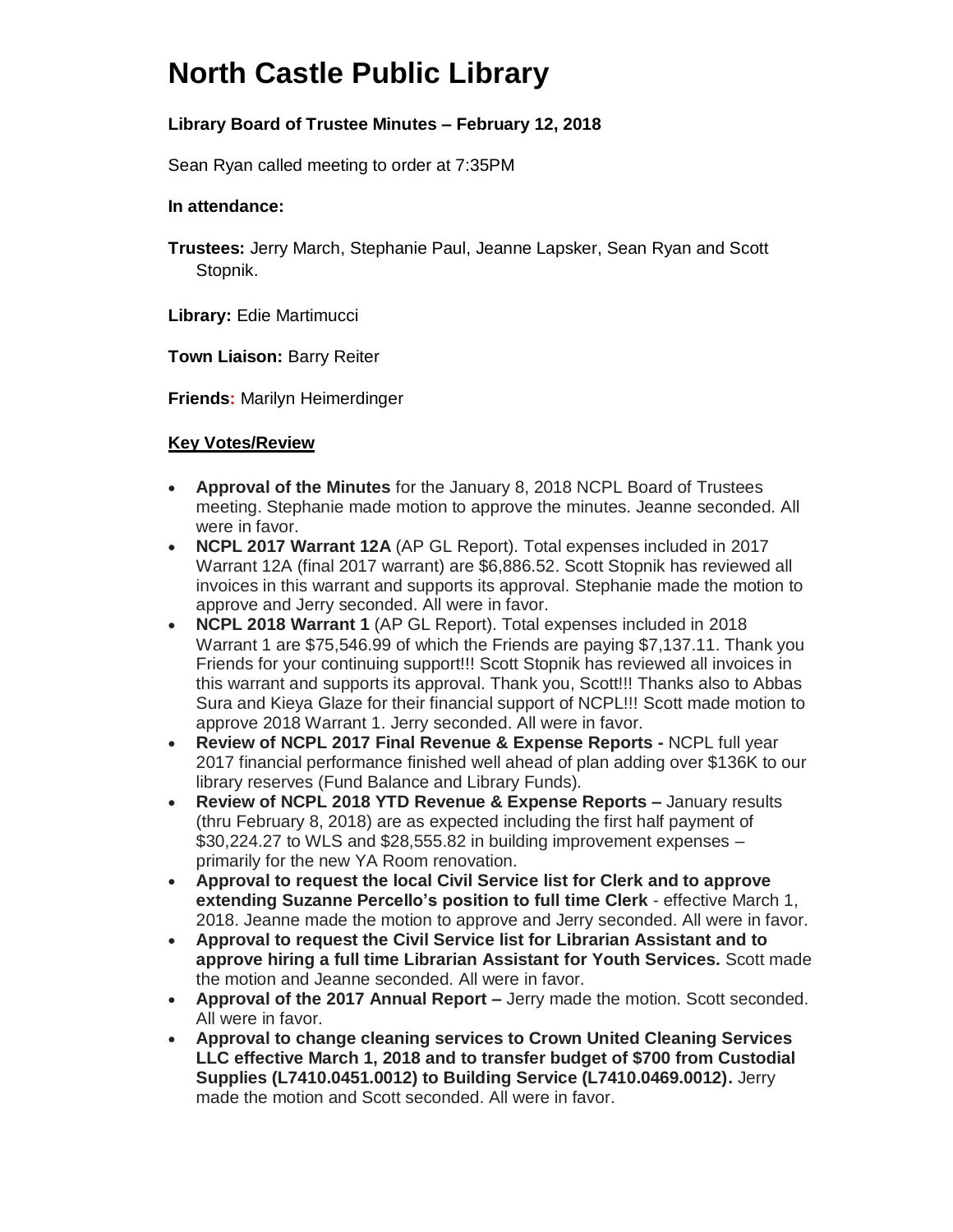- **Approval to repurpose the bathroom/kitchen area near the new YA Room**  to a combination IT room, storage area for Youth Services and partial kitchen (refrigerator/counter as staff convenience). Jerry made the motion and Stephanie seconded. All were in favor.
- **Approval to renovate the Magazine Room with the low bidder.** Jeanne made the motion and Jerry seconded. All were in favor.
- **Approval to request contribution from the Friend's –** for (1) carpeting for the Friend's Gallery (\$4K), (2) carpeting for the new YA Room (\$3K) and furniture in the new YA Room (\$33). Jeanne made the motion and Scott seconded. All were in favor.
- **Approval to transfer budget of \$18,000 from materials codes (multiple) to the Building/Equipment Repair Improvement code (L7410.0452.0012).** Budget redistribution will be as follows: Adult (L7410.0410.0012.0003) - \$7,600, Young Adult (L7410.0410.0012.0004) - \$700, Children's (L7410.0410.0012.0005) - \$6,250 and NWP (L7410.0410.0012.0007) - \$3,450. Jerry made the motion and Scott seconded. All were in favor.
- **Approval to use the Brinkman library trust to pay the next \$18,000 of Baker and Taylor book invoices** (starting with Warrant 2). Jeanne made the motion and Jerry seconded. We will insert labels in each book purchased by the Brinkman Fund to acknowledge the contribution.
- **Review of our performance metrics** January performance metrics were discussed. Thank you to Virginia Garcia for all her work on performance metrics!!!

#### **Brainstorming Session – Repurposing the current YA Room**

Discussions focused on renovating this room as a café as described in Virginia Garcia's drawings (attached). All were in favor of the renovation of the space into a café. The following suggestions were made:

- Serve only healthy beverages.
- Investigate vending machine options; expresso, Keurig, healthy beverages (i.e. water, unsweetened iced tea).
- Serve no unhealthy food items.
- Minimize impact to staff.
- Consider using town businesses.
- Evaluate impact on cleaning contract.
- Include charging stations.

The meeting was adjourned at 8:55PM. Our next meeting will be at 7:30pm on March 12, 2018.

Respectfully submitted by,

Sean Ryan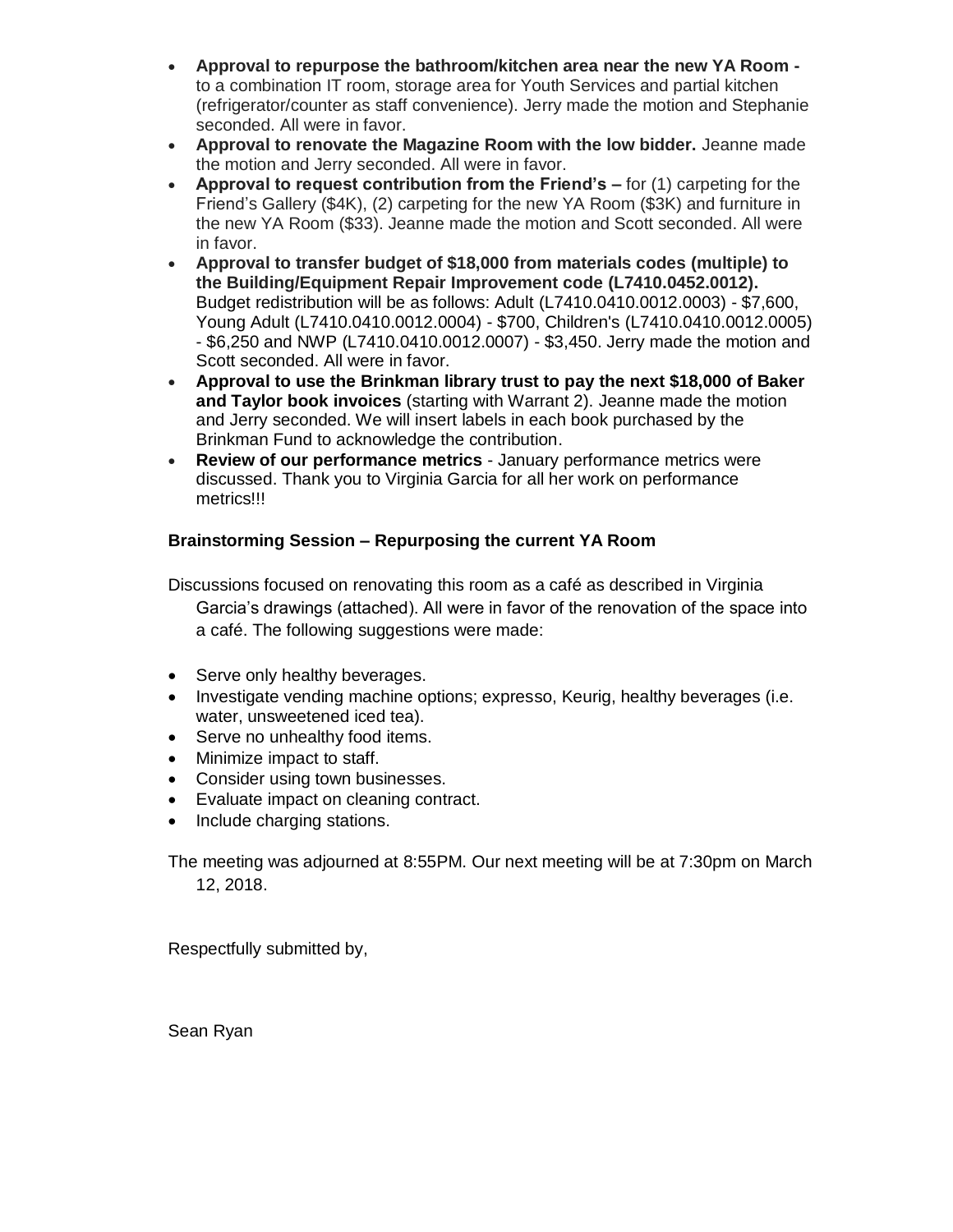### **North Castle Public Library-Café**

## **Project Proposal-2018**